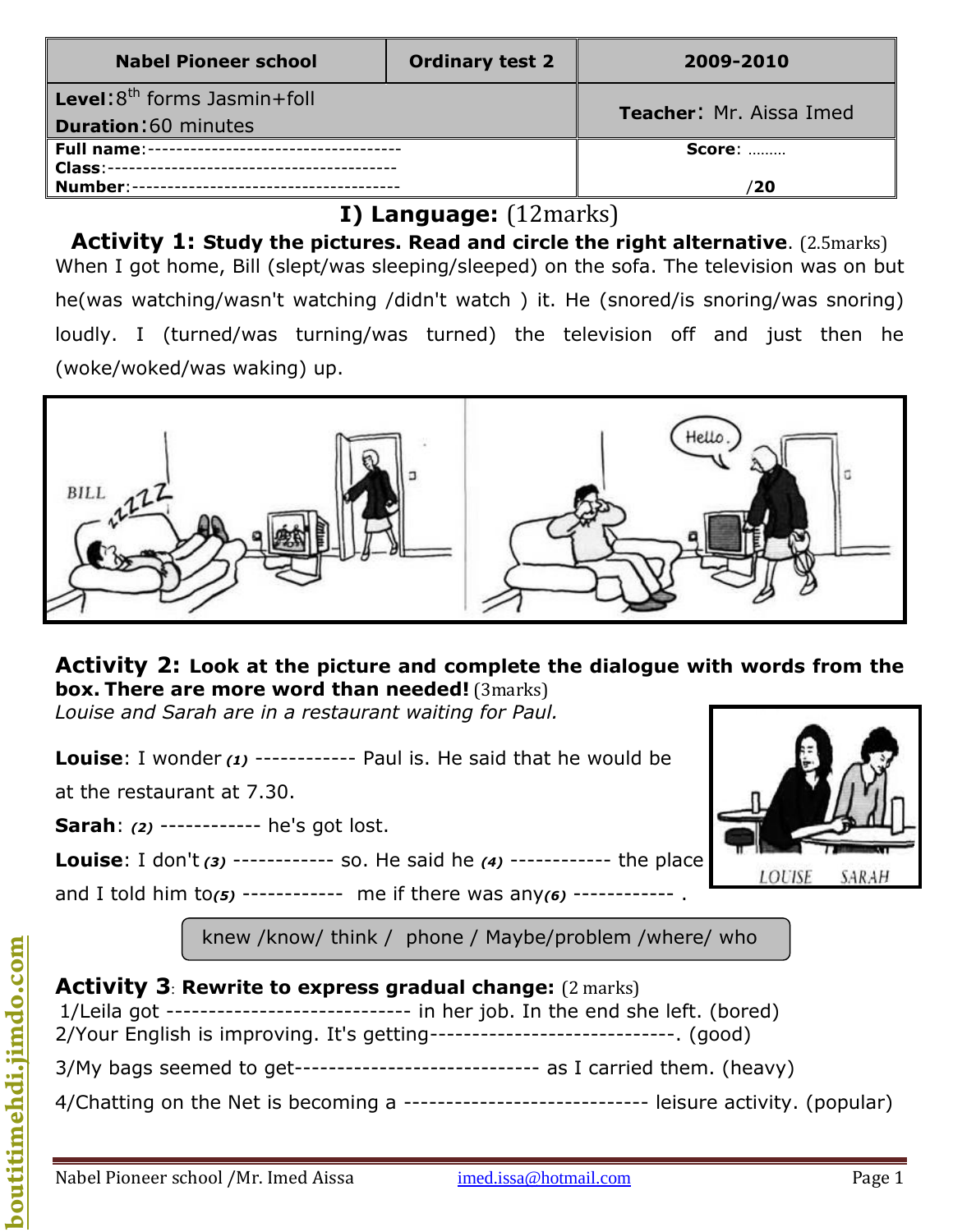### **Activity 4: Match the sentence parts in the table below to label the pictures. There's an extra word in B!** (2 marks)

| 1-He jumped          | …into…    | a-my hand.       |  |
|----------------------|-----------|------------------|--|
| 2-A bee flew         | $$ In     | b-the ambulance. |  |
| 3-He threw his books | $$ off $$ | c- the wall.     |  |
| 4-They carried her   | onto      | d-the bin.       |  |
|                      | out of    |                  |  |



---------------------------------

# **Activity 5: Tick the right alternative.** (2.5 marks)

--------------------------------

1/I don't understand this sentence. What ---------------------?

---------------------------------

| A- does mean this word b-does this word mean C-means this word                                                           |                                   |                                                       |  |  |
|--------------------------------------------------------------------------------------------------------------------------|-----------------------------------|-------------------------------------------------------|--|--|
| 2/"Christine is in hospital."                                                                                            |                                   | "Yes, I know. --------------------- her this evening. |  |  |
| A-I visit                                                                                                                | B-I'm going to visit C-I'll visit |                                                       |  |  |
| 3/Chris called ---------------------me to Imene's party.                                                                 |                                   |                                                       |  |  |
| A-for invite                                                                                                             | B-to invite                       | C-for inviting                                        |  |  |
| 4/We went shopping and spent two hours -------------------- ribbons and balloons.                                        |                                   |                                                       |  |  |
| A-much                                                                                                                   | B-many                            | C-more                                                |  |  |
| 5/Jane doesn't enjoy her job any more. She's-----------------------because every day she<br>does exactly the same thing. |                                   |                                                       |  |  |
|                                                                                                                          |                                   |                                                       |  |  |

---------------------------------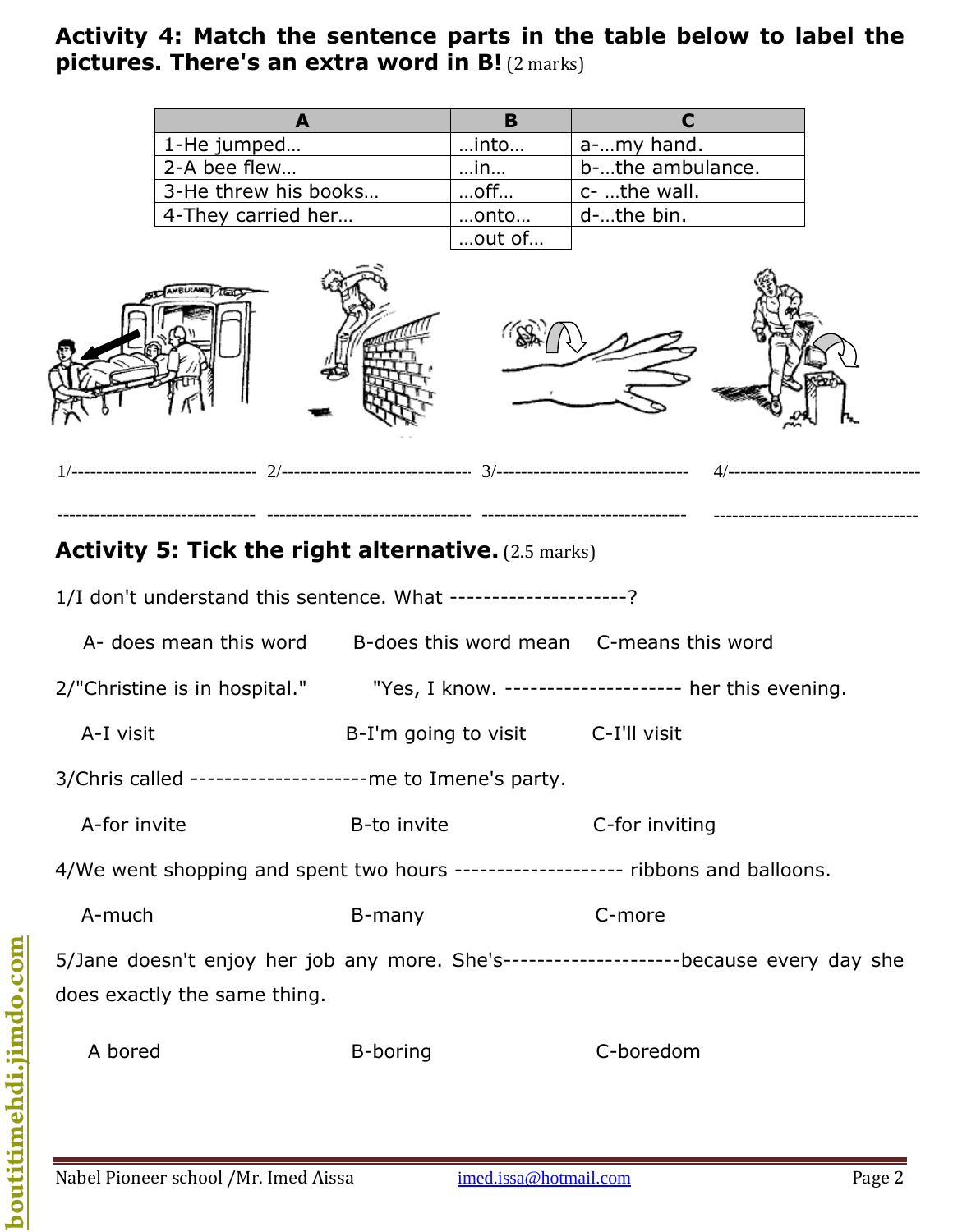# **II) Listening Comprehension:** (8marks)

### **Listen to this real story and answer the questions below. Part one:**

#### **A/Fill in the table with the necessary information**. (2 marks)

| who    | when | job | <b>Means of</b><br>transport? |
|--------|------|-----|-------------------------------|
| -Farby |      |     |                               |

## **B/Put these statements in the correct order as they appear in the story.** (3 marks)

(----)A businessman, Alfred Smith, was there.

(----)He crashed and broke his leg.

(----)Farby was riding very fast.

(----)He was trying to catch a criminal.

(----)His leg was bleeding badly.

(----)He quickly took off his tie and used it to stop the bleeding.



#### **D/Complete this sentence to end up the story.** (1 mark) -

Then suddenly, he recognized the driver: it was----------------------------------------------

**boutitimehdi.jimdo.com**

-----------------------------------